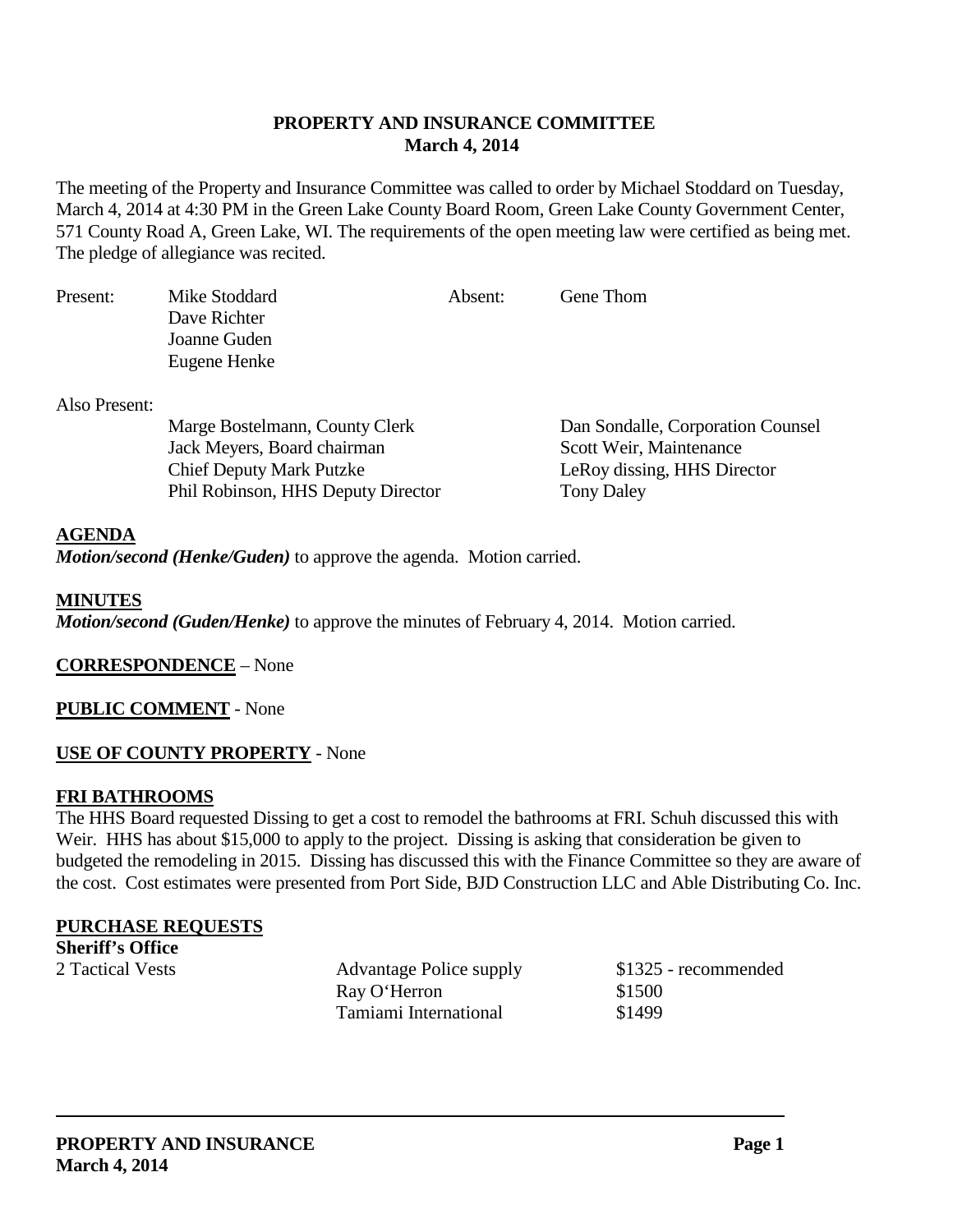| 4 Burner Gas Stove, griddle and single oven |                                                  |                                       |
|---------------------------------------------|--------------------------------------------------|---------------------------------------|
|                                             | Cook's Correctional<br><b>ACity Discount.com</b> | $$3632.85$ – recommended<br>\$3753.21 |
| <b>Parks</b>                                |                                                  |                                       |
| 8' Merry Go Round                           | Summit supply                                    | $$2829$ – recommended                 |
|                                             | GameTime                                         | \$3984                                |
|                                             | <b>Burke</b>                                     | \$3890                                |

*Motion/second (Guden/Richter)* to approve all purchase requests as presented and recommended by the governing committees. Motion carried.

# **GO TO MEETINGS**

Bostelmann explained the Go to Meeting service. The county has tested the service which has allowed meetings to be attended via a phone call. This will reduce mileage and time. Hutchison is looking into the capability of using a computer as part of a meeting or training.

*Motion/second(Richter/Henke)* to approve purchasing the Go to Meeting service subject to Bill Hutchison verifying the technical capabilities of computer use. Motion carried.

# **MONTHLY VOUCHERS**

Vouchers were presented: Purchasing – \$46,889.72 Maintenance - \$14,637.08 Parks - \$12,662.26 Radio Towers – \$381.61

*Motion/second (Richter/Guden)* to approve the vouchers as presented. Motion carried.

# **RESOLUTIONS/ORDINANCES** - None

# **MAINTENANCE REPORT**

The Report was submitted to the Committee.

• Monthly activities – Discussion was held on the overhead door being installed at the Lake Steel Street property. Cost is expected to be about \$1800.

*Motion/second(Richter/Henke)* to approve the installation of the overhead door. Motion carried, 3 ayes, 1 nay (Guden).

# **PARKS & RECREATION**

The Parks report was reviewed. The wheeler loader has been received and training has been given.

# **CLERKS REPORT** – None

# **COMMITTEE DISCUSSION**

**Future Meeting Date:** Regular Meeting April 1, 2014 at 4:30 pm. **Future Agenda items for action & discussion:**